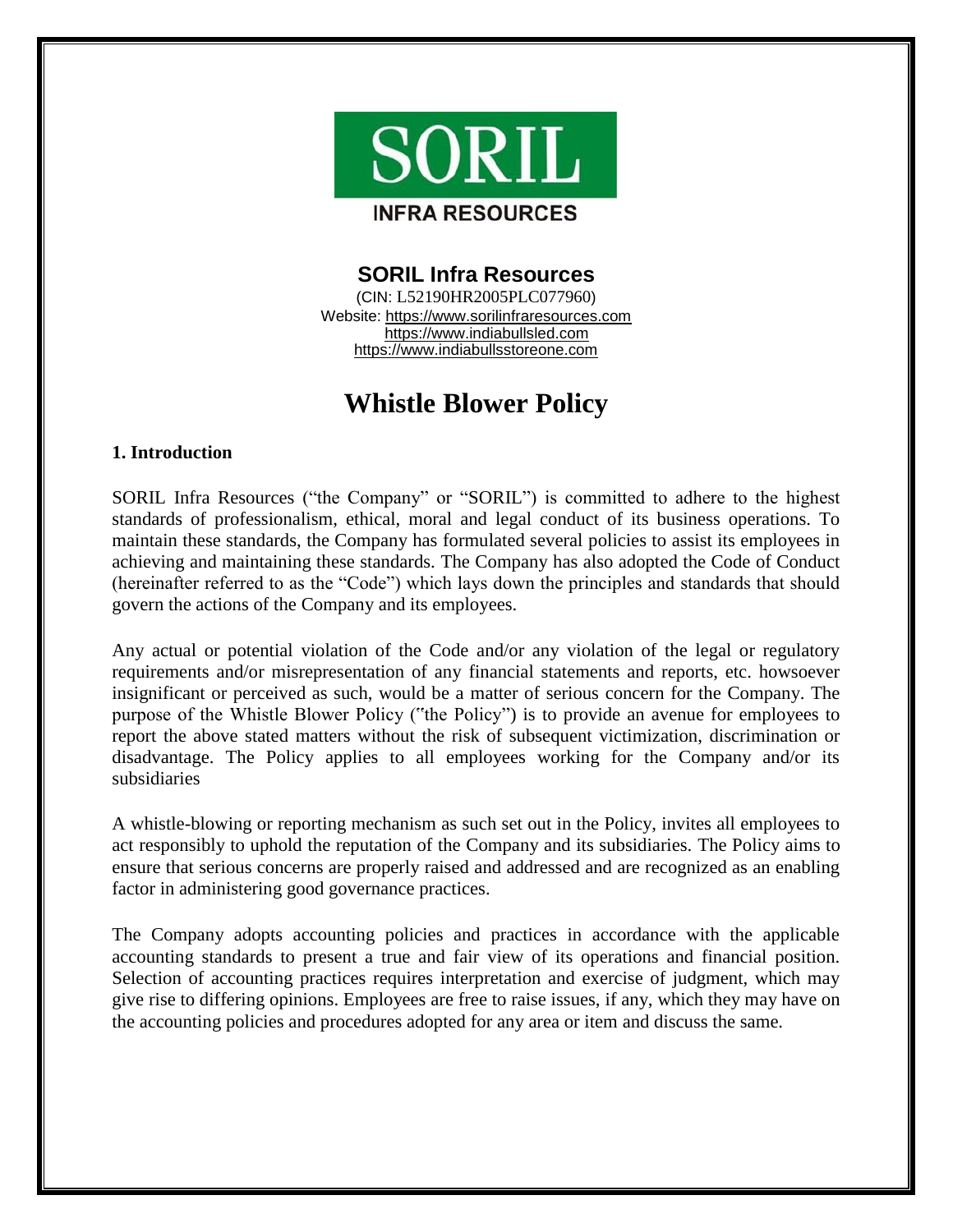# **2. Definitions**

# **2.1. Investigation Committee**

Investigation Committee ("the Committee") means a Committee of persons who are authorised/ appointed/nominated to conduct a detailed investigation of the Whistle Blowing Complaint or Concern received from a Whistle Blower. The Investigation Committee shall include an official each from Human Resources Department, Risk & Compliance Department.

#### **2.2. Employee**

An employee means every employee currently in the employment of the Company and/or any of its subsidiaries.

# **2.3. Subsidiary Company**

Subsidiaries as per the last available Published Accounts of the Company are classified as subsidiary companies.

# **2.4. Retaliation / Victimization**

Retaliation is any act, direct or indirect, recommended, threatened or taken against a Whistle Blower by any person because the Whistle Blower has made/raised a Whistle Blowing Complaint/Concern pursuant to this Policy. Retaliation includes overt/covert acts of:

-discrimination -reprisal -harassment -vengeance

#### **2.5. Whistle Blower**

A Whistle Blower means any employee who raises a Whistle Blowing Concern or Complaint in accordance with this Policy.

A Whistle Blower shall not use this policy for raising malicious or unfounded allegations against colleagues. He/she shall not conduct or indulge him/her in any investigative activity nor shall he/she determine the appropriate corrective or remedial action that may be warranted in a given case. Any Complaint/Concern received from a Whistle Blower shall be dealt with by the Investigation Committee only. While it shall be ensured that genuine Whistle Blowers are accorded complete protection from any kind of Retaliation/Victimization as set out herein, any abuse of this protection shall warrant disciplinary action. A Whistle Blower shall maintain confidentiality of the subject matter of the Concern/Complaint raised/made by him/her and that of the persons involved in the alleged malpractice.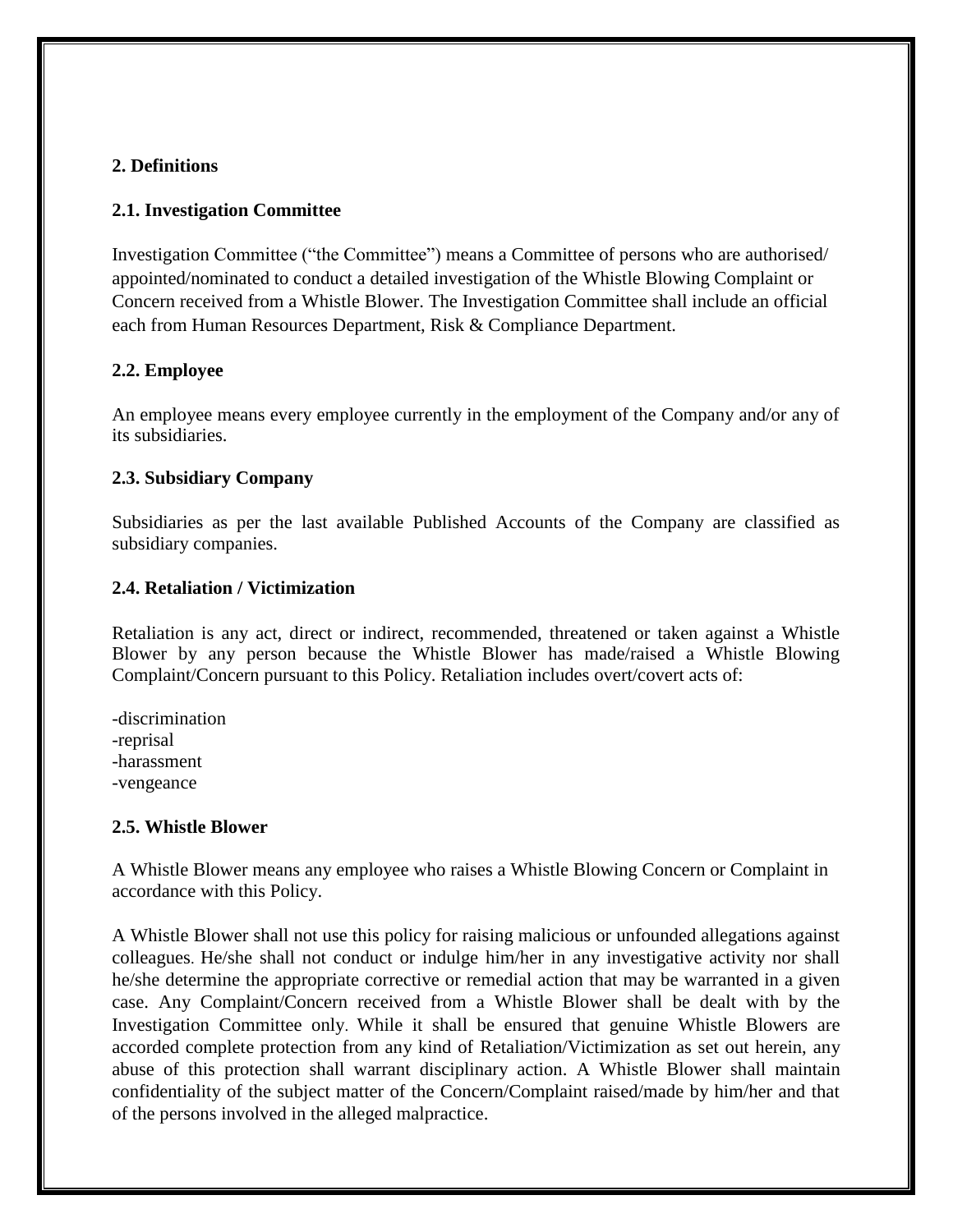# **2.6. Whistle Blowing 'Concern' or 'Complaint'**

Whistle blowing (also referred to as 'Complaint' or 'Concern') means any communication made in good faith that discloses or demonstrates information attracting management's attention about potentially illegal and/or unacceptable and/or unethical and/or improper activities/practices. A Whistle Blower may make a complaint / raise a concern apprehending any unethical or improper activity including but not limited to the following:

- Breach of any law, statute or regulation by the Company;
- Violation of the Code of Conduct;
- Issues related to accounting policies and procedures adopted for any area or item;
- Acts resulting in financial loss or loss of reputation to the Company;
- Misuse of office, suspected/actual fraud and criminal offences;

#### **3. Framework for ensuring compliance to the Policy**

The Whistle Blower may report his/her concern(s) by visiting the website: https://www.sorilinfraresources.com/. Go to the lodge report section and raise concern / complaint / feedback on the portal. Any concern/complaint received through the portal that does not bear the details of the Whistle Blower shall be treated as an anonymous complaint/concern and shall merit outright dismissal.

Within a reasonable time of receipt of the complaint/concern by the Investigation Team, an acknowledgement shall be sent to the Whistle Blower at the email address mentioned by the Whistle Blower while lodging the report. The acknowledgement shall confirm online receipt of the concern and inform the Whistle Blower that the concern would be inquired into, appropriately addressed and reported to the Audit Committee. In case the concern does not fall within the ambit of the Whistle Blower Policy, the Whistle Blower shall be informed that the concern is being forwarded to the appropriate department / authority for further action, as may be deemed necessary.

Investigation Committee upon the receipt of the complaint/concern from the Whistle Blower shall immediately set in motion appropriate action to inquire into the matter. Investigation Committee shall report the details of the concerns/complaints received from the Whistle Blower (without editing them) to the Chairperson of the Audit Committee or a suitable nominated competent person chosen by the Chairperson of the Audit Committee who will oversee the investigations. The Investigation Committee shall also update Chairperson of the Audit Committee or a suitable nominated competent person chosen by the Chairperson of the Audit Committee on the status of inquiry and actions taken vis-à-vis the complaint/concern of the Whistle Blower. Further action on the subject shall be taken by Investigation Committee based on the directions and guidance, if any, received from the Chairperson of the Audit Committee or a suitable nominated competent person chosen by the Chairperson of the Audit Committee. Inquiry into the complaints/concerns received under this policy shall normally be completed within 90 days of receipt of the complaint/complaint by Investigation Committee. Concerns/Complaints requiring additional time for inquiry shall be intimated to the Chairperson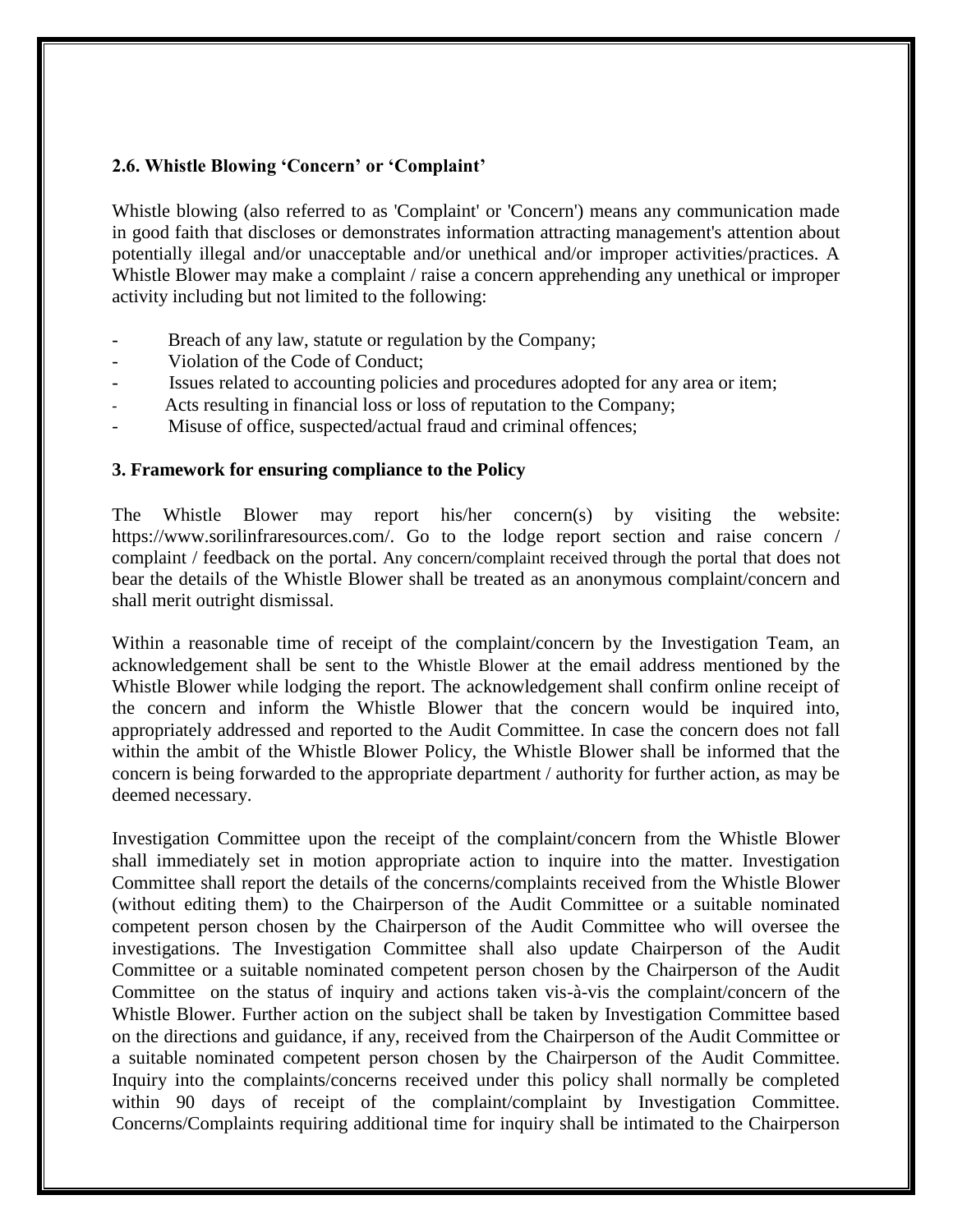of the Audit Committee or a suitable nominated competent person chosen by the Chairperson of the Audit Committee at the time of reporting the status of inquiry and actions. Once the inquiry is completed, Investigation Committee shall communicate the actions to be taken, if any, by respective groups within SORIL and track closure of such actions. The complaint/concern shall be kept open until such actions are initiated / completed.

The complaint/concern shall be deemed as closed upon conclusion of the inquiry and disciplinary action, recovery proceedings, initiation of external legal proceedings, or reporting as required by extant policies, after which the complaint/concern shall be reported as closed to the Chairperson of the Audit Committee or a suitable nominated competent person chosen by the Chairperson of the Audit Committee.

The status of all concerns/complaints which are open shall be reported to the Chairperson of the Audit Committee or a suitable nominated competent person chosen by the Chairperson of the Audit Committee on a regular basis.

# **4. Prevention of victimization or harassment of employees raising any concerns under the Policy**

A Whistle Blower who makes a complaint or raises a concern under the Policy will be protected, if he/she:

- Discloses the information in good faith
- Believes it to be substantially true
- Does not act maliciously nor makes false allegations and
- Does not seek any personal or financial gain

The Company shall not tolerate any attempt on the part of anyone to apply any sanction or disadvantage or to discriminate against the Whistle Blowers who has reported to the Company serious and genuine concern that they may have concerning an apparent wrong doing.

Protection under the Policy shall be available to the Whistle Blower under this Policy till such time that his/her association subsists with the Company. A Whistle Blower who wishes to raise a concern in respect of any disciplinary action or any act of retaliation as defined in this Policy against the concerned employee can do so within 3 months of such action or act of retaliation. After this time period has elapsed, the concern, if raised shall not be treated as a concern under this Policy.

Any attempt on the part of the Whistle Blower to misuse the policy for personal advantage shall be dealt strictly.

#### **5. Confidentiality**